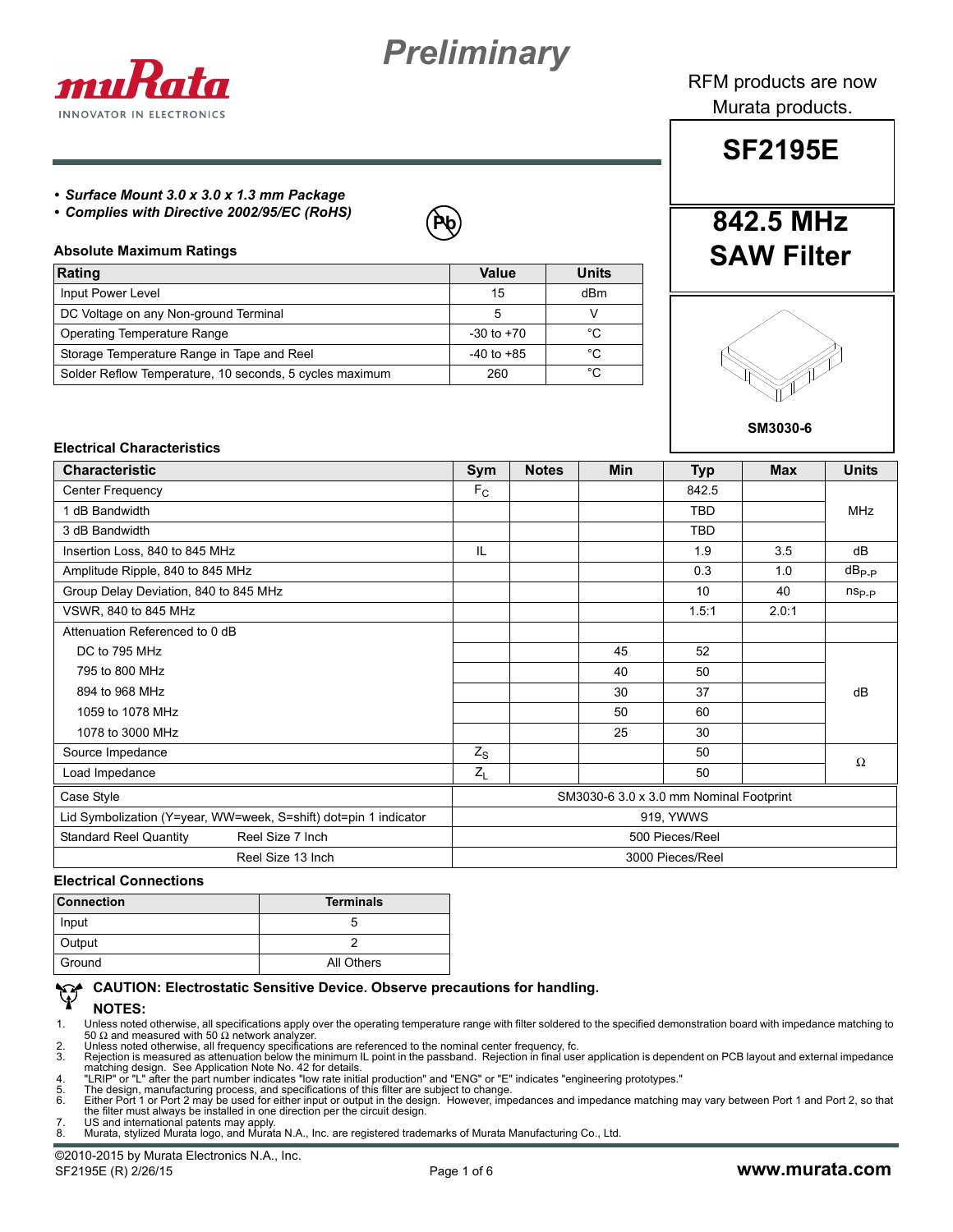



**Filter Test Circuit**

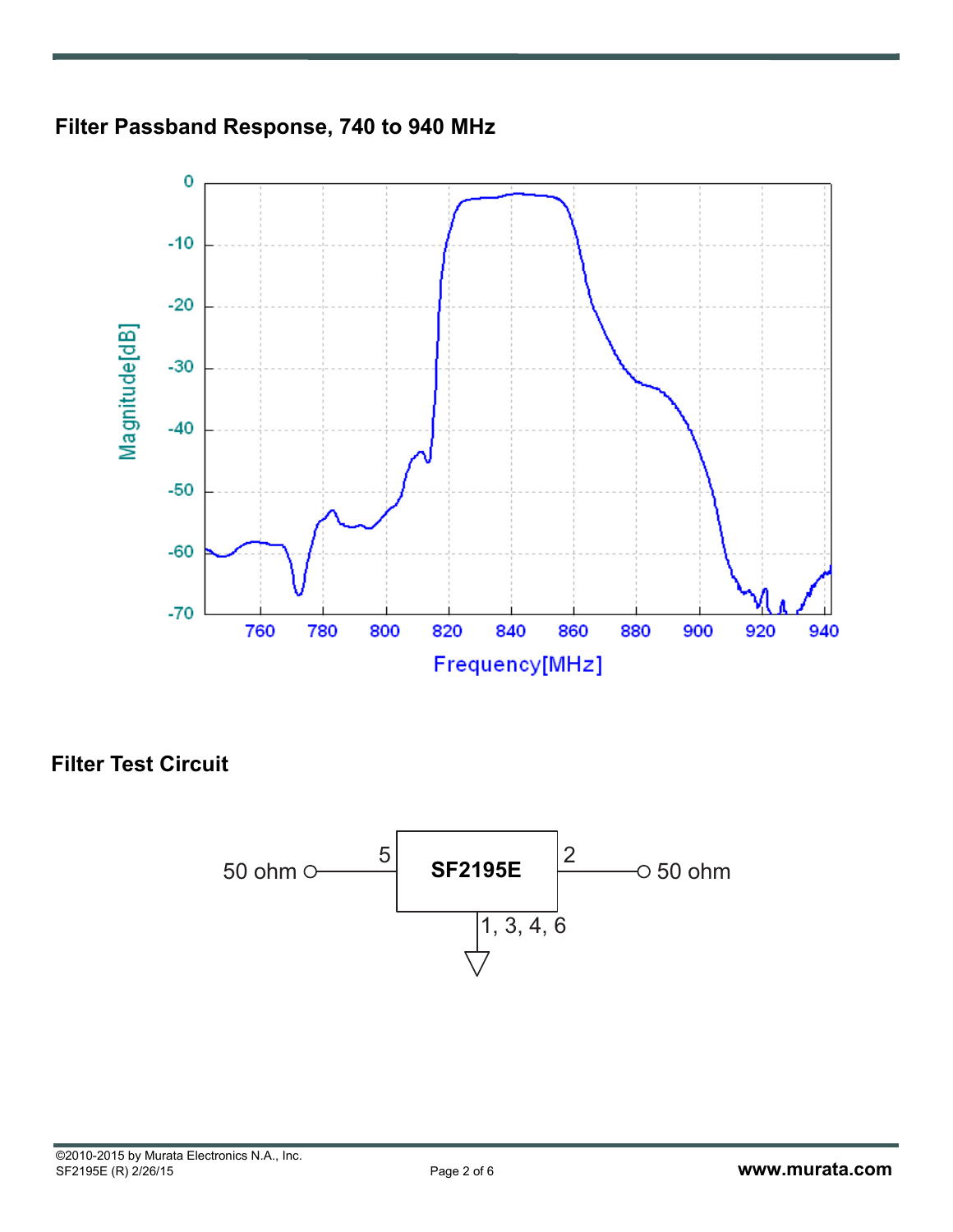

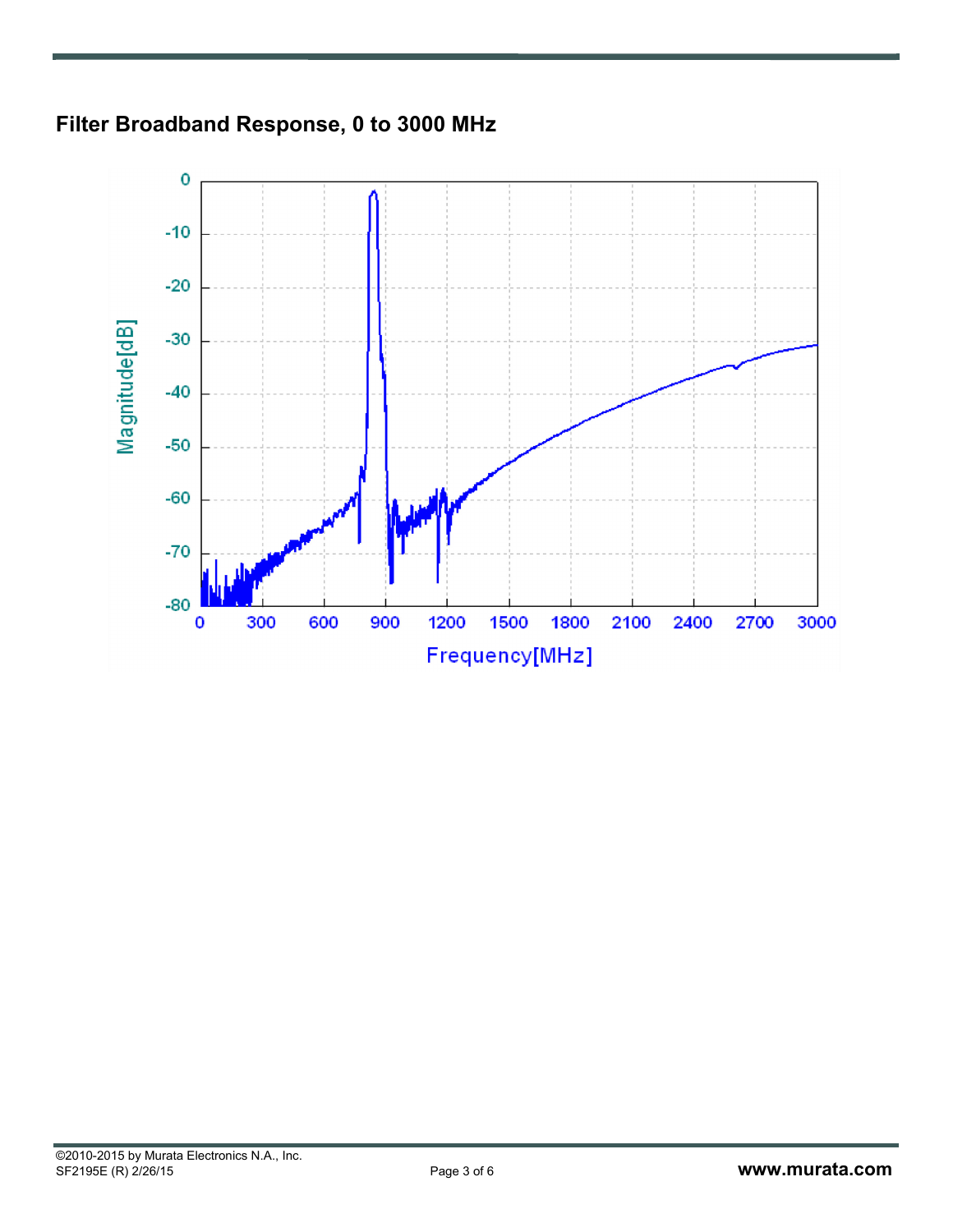



**Filter S<sub>22</sub> Plot** 

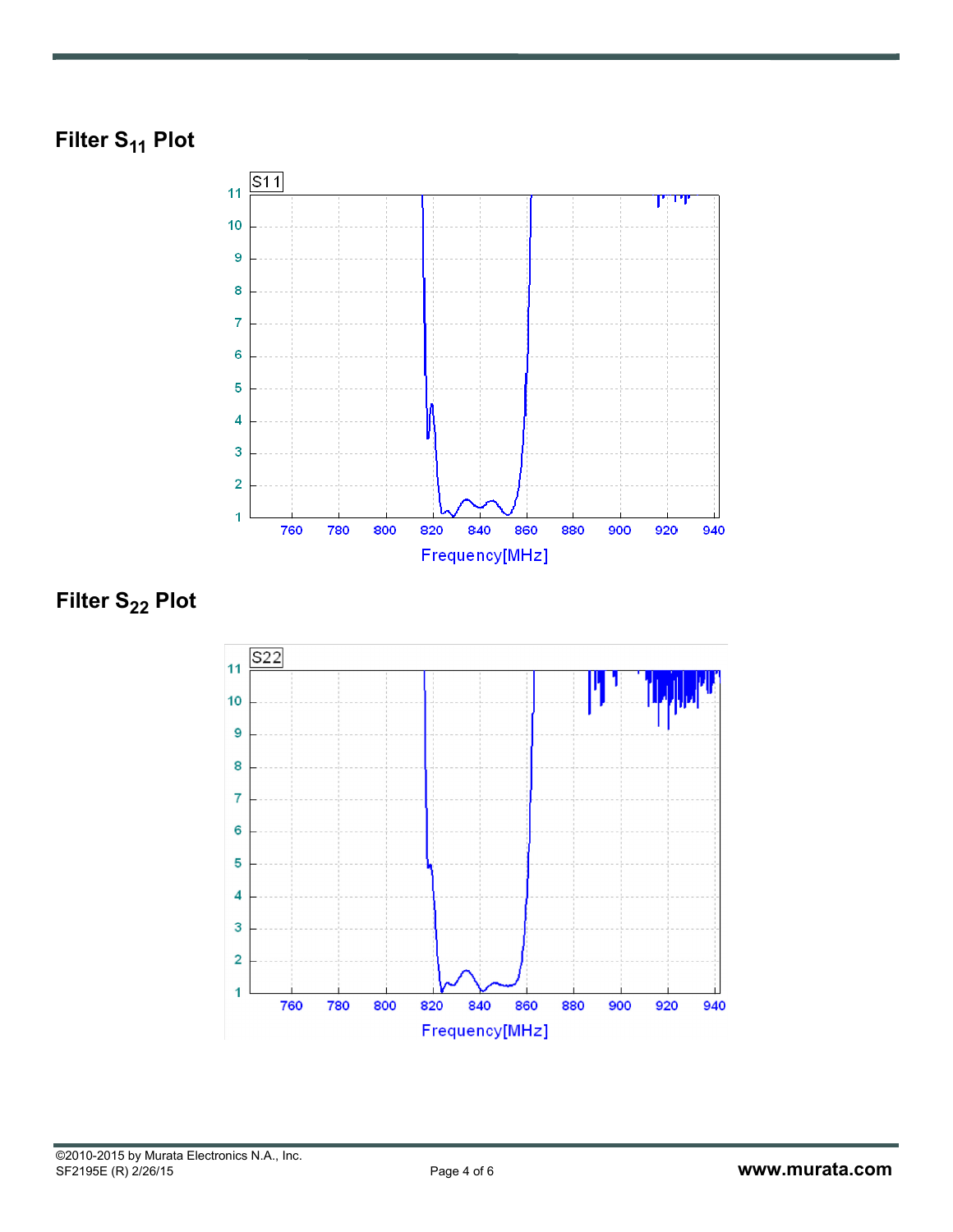# **SM3030-6 Case**

# **6-Terminal Ceramic Surface-Mount Case 3.0 X 3.0 mm Nominal Footprint**





**PCB Footprint Top View**

| <b>Dimension</b> | mm   |            |            | <b>Inches</b> |            |       |  |
|------------------|------|------------|------------|---------------|------------|-------|--|
|                  | Min  | <b>Nom</b> | <b>Max</b> | Min           | <b>Nom</b> | Max   |  |
| A                | 2.87 | 3.00       | 3.13       | 0.113         | 0.118      | 0.123 |  |
| в                | 2.87 | 3.00       | 3.13       | 0.113         | 0.118      | 0.123 |  |
| C                | 1.12 | 1.25       | 1.38       | 0.044         | 0.049      | 0.054 |  |
| D                | 0.77 | 0.90       | 1.03       | 0.030         | 0.035      | 0.040 |  |
| Е                | 2.67 | 2.80       | 2.93       | 0.105         | 0.110      | 0.115 |  |
| F                | 1.47 | 1.60       | 1.73       | 0.058         | 0.063      | 0.068 |  |
| G                | 0.72 | 0.85       | 0.98       | 0.028         | 0.033      | 0.038 |  |
| н                | 1.37 | 1.50       | 1.63       | 0.054         | 0.059      | 0.064 |  |
|                  | 0.47 | 0.60       | 0.73       | 0.019         | 0.024      | 0.029 |  |
| J                | 1.17 | 1.30       | 1.43       | 0.046         | 0.051      | 0.056 |  |
| Κ                |      | 3.20       |            |               | 0.126      |       |  |
| L                |      | 1.70       |            |               | 0.067      |       |  |
| М                |      | 1.05       |            |               | 0.041      |       |  |
| N                |      | 0.81       |            |               | 0.032      |       |  |
| O                |      | 0.38       |            |               | 0.015      |       |  |

# **Case and PCB Footprint Dimensions**

## **Case Materials**

| <b>Materials</b>      |                                                          |  |  |  |
|-----------------------|----------------------------------------------------------|--|--|--|
| Solder Pad<br>Plating | 0.3 to 1.0 $\mu$ m Gold over 1.27 to 8.89 $\mu$ m Nickel |  |  |  |
| Lid Plating           | 2.0 to 3.0 $\mu$ m Nickel                                |  |  |  |
| Body                  | $Al_2O_3$ Ceramic                                        |  |  |  |
| Ph Free               |                                                          |  |  |  |







# **TOP VIEW BOTTOM VIEW**



©2010-2015 by Murata Electronics N.A., Inc.<br>SF2195E (R) 2/26/15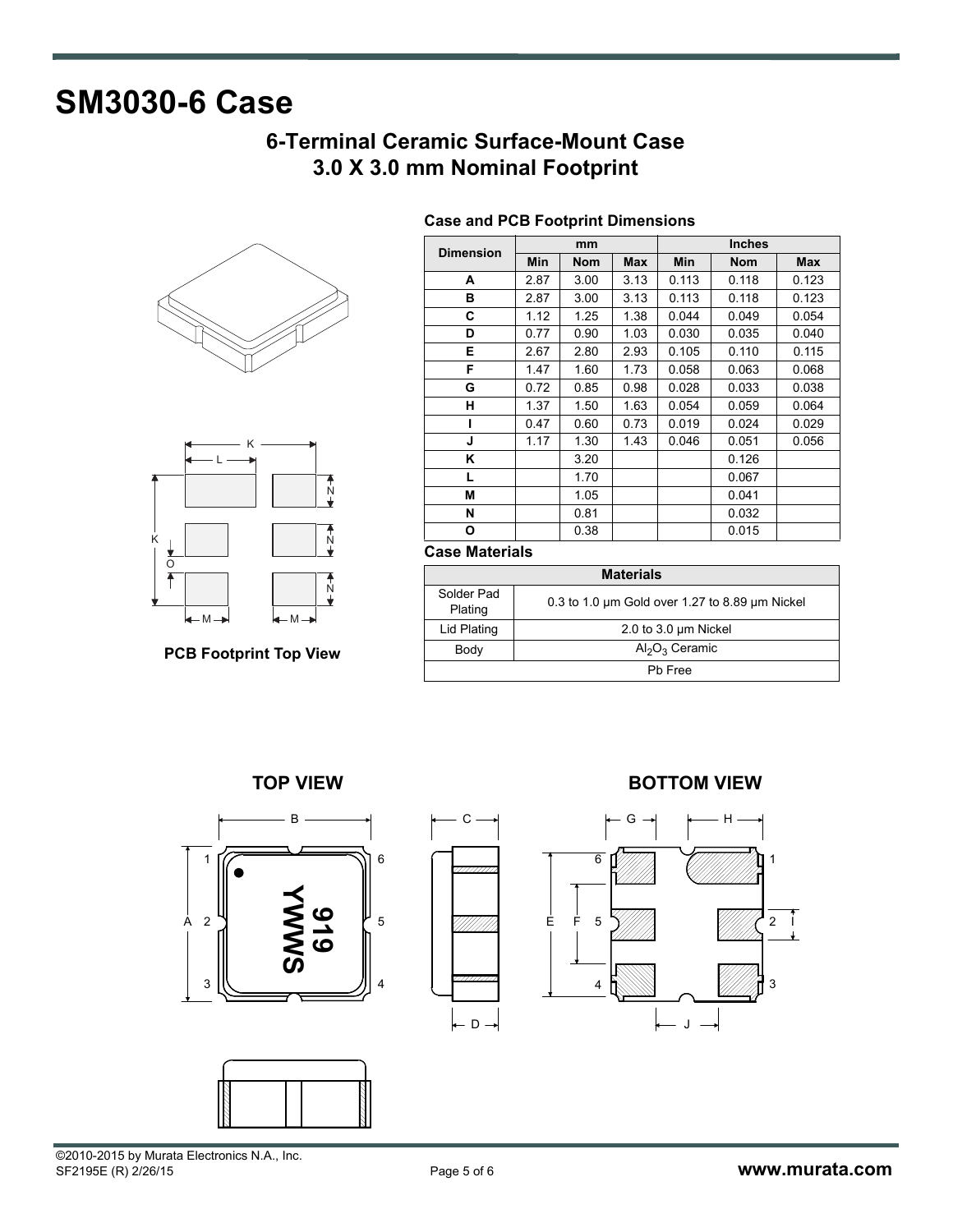# **Tape and Reel Specifications**



| "R"           |             | <b>Quantity Per Reel</b> |  |
|---------------|-------------|--------------------------|--|
| <b>Inches</b> | millimeters |                          |  |
|               | 178         | 500                      |  |
| 13            | 330         | 3000                     |  |

## **COMPONENT ORIENTATION and DIMENSIONS**

**20.2 2.0**

| <b>Carrier Tape Dimensions</b> |         |  |  |  |  |
|--------------------------------|---------|--|--|--|--|
| Ao                             | 3.35 mm |  |  |  |  |
| Bo                             | 3.35 mm |  |  |  |  |
| Κo                             | 1.40 mm |  |  |  |  |
| Pitch                          | 8.0 mm  |  |  |  |  |
| ៶៱៸                            | 12.0 mm |  |  |  |  |